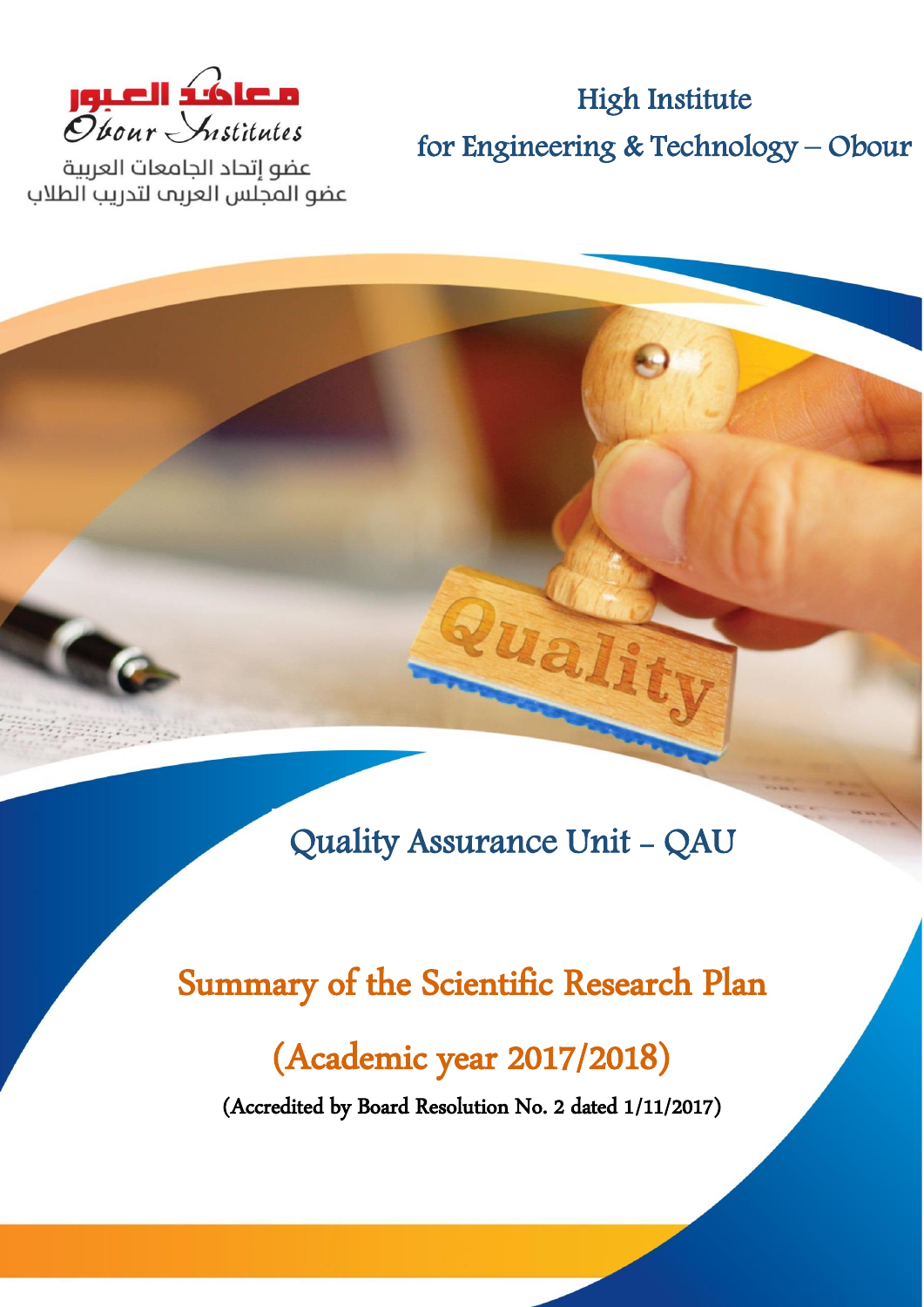

## **Index**

| <b>Topic</b>                                | Page |
|---------------------------------------------|------|
| Introduction                                |      |
| (2) Methodology for preparing research plan | 3    |
| (3) Core Values                             | 3    |
| $(4)$ Research plan strategic directions    | 3.   |
| $(5)$ Research plan orientation             | 4    |
| $(6)$ Research plan axes                    | 5    |
| Activities to implement plan's objectives   | 6    |

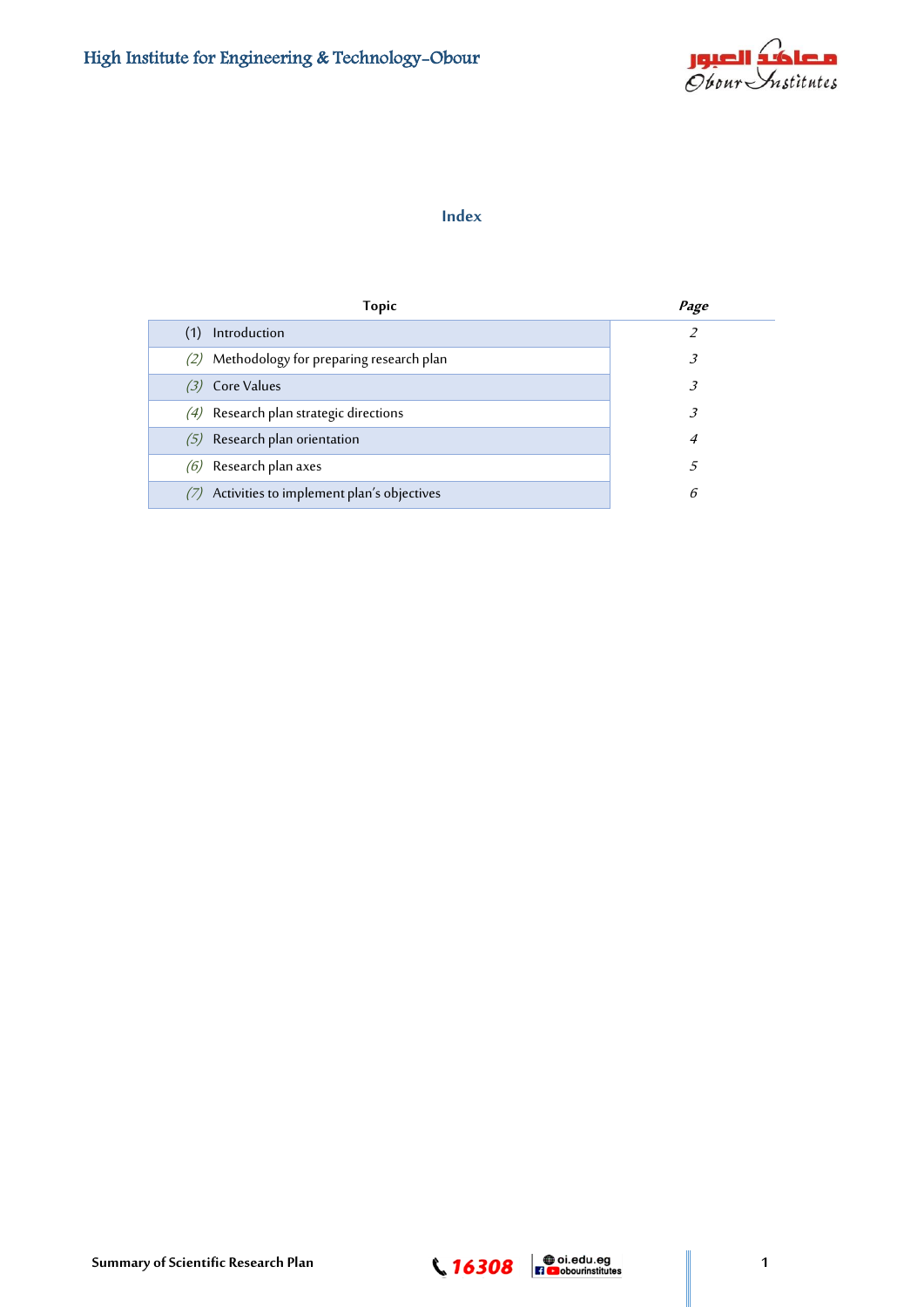

## **(1) Introduction:**

High Institute for Engineering & Technology - Obour is an Egyptian institute that strives to develop and create a scientific research environment for faculty members and the assisting staff, as the board supports the innovative, creative and exploratory thinking that aids in achieving the Institute's vision and mission.

 Hence, the research plan is directed towards serving the community and the surrounding environment, and seeks to achieve the objectives of sustainable development in the Egyptian society in accordance with Egypt's vision 2030.

#### **High Institute for Engineering & Technology-Obour in brief**

- Affiliated to the Ministry of Higher Education, was established under Ministerial Decree No. 2526 year 2008.
- Affiliated to the Egyptian Society for Quality and Training, which was established under Ministerial Decree No. 1025 year 1997, (a non-profit organization).
- Academic activities launched in the academic year 2008/2009 with the credit hours system, then institute transferred to the semesters system starting academic year 2017/2018.
- Includes three major programs: Electrical engineering (Electronics & Communication), Architectural engineering, and Civil engineering.
- Member in the Association of Arab Universities since its inception, the Arab Council for Training Arab University Students, and the Arab Union for Youth and the Environment.

#### **Vision:**

"Rising a prominent position among colleges and higher institutes for engineering sciences in Egypt, supplying the labor market with a distinguished graduate, and providing an advanced administrative and academic work environment for teaching, learning, scientific research, and community service and development".

#### **Mission:**

"The High Institute for Engineering and Technology - Obour seeks, through its architectural, electrical and civil programs, for the integrated development of the student's personality, and to build the professional foundations for a distinguished engineer who keeps pace with the developments of the labor market, capable of creativity, continuous learning, and production and development of applied scientific research to serve the community and develop the environment".

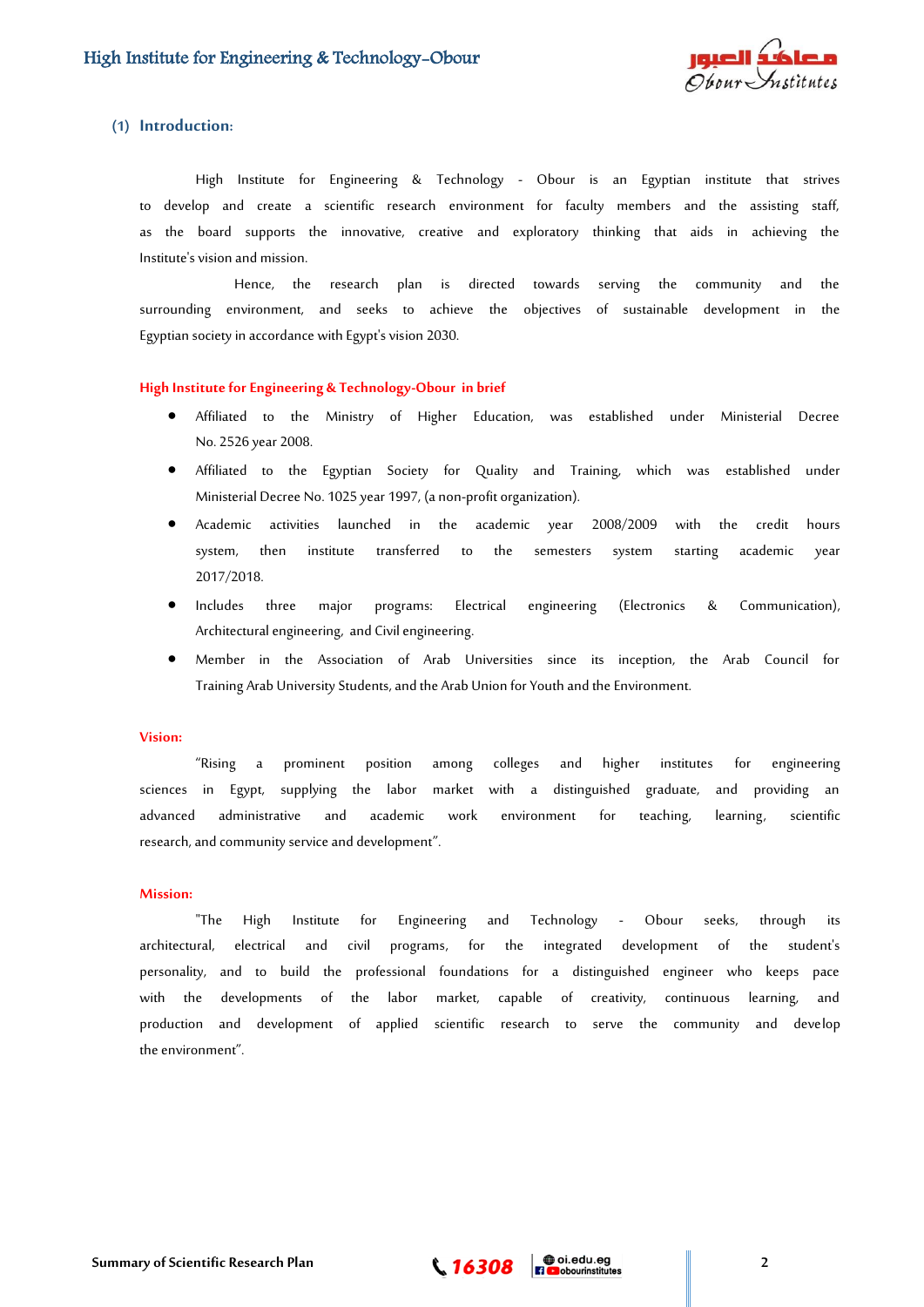

## (2) **Methodology for preparing research plan**

- 1- Developing a proposed structure for the plan and defining the research objectives in light of (the vision and mission of the institute -Egypt 2030 vision - the needs of society).
- 2- Gathering the available data to formulate and prepare elements of the research plan Sources of data from the faculty members regarding the vision of the scientific departments and of the existing research topics.
- 3- Reviewing the proposals of research topics submitted by the scientific departments and their consistency with the research objectives of the institute.
- 4- Determining the resources required to implement the plan an estimated budget for spending on the unit's activities shall be drawn up annually, in light of the disbursement mechanisms in force in the Covenant.
- 5- Formulating the plan and presenting it to the scientific departments An initial copy of the research plan was prepared and presented to the scientific departments for discussion and opinion.
- 6- Plan accreditation and declaration by the Board of Directors Plan was finalized, discussed in the Board of Directors, and approved.
- 7- Preparing annual executive plans- includingthe timetable for achieving the outputs and activities for the goals that have been identified and agreed upon.

### **(3) Core values:**

- Excellence and precedence.
- Quality (continuous improvement and development, and mastery).
- Professional ethics.
- Teamwork.
- CSR- Community Services Responsibility

## **(4) Research plan strategic directions**

#### **Objectives**

High Institute for Engineering & Technology-Obour aims to develop a long-term research plan that reflects the integrated methodological framework for the academic and scientific aspects on one hand, and to study the extent of the gap between what is available and what is required to achieve objectives on the other hand.

Within the framework of this methodology, the research plan relied on the vision, mission and objectives of the engineering institute, and the formulation of a comprehensive research plan for all scientific programs in line with national standards and ethical and professional rules, knowledge transfer and continuous interaction with various societal parties in a way that contributes to achieving the goals of economic and social development, and linked to Egypt's strategic plan represented by the Sustainable Development Strategy -Egypt 2030.

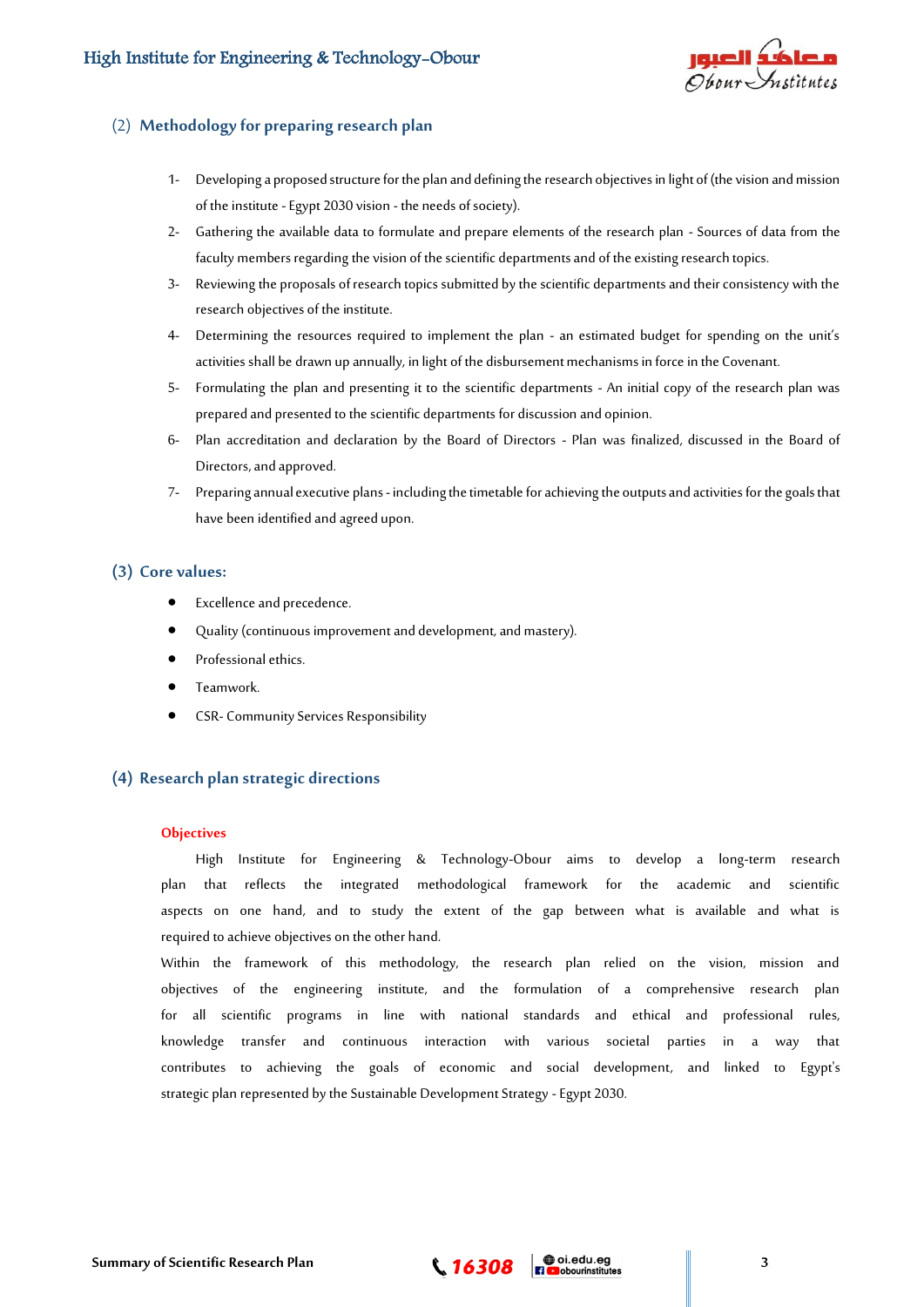

#### **Elements of implementing the research plan:**

- a. Availability of financial resources.
- b. Development of the infrastructure of equipped laboratories, halls, library and information networks.
- c. Benefiting from the state's plan to support education and scientific research.
- d. Developing cooperation with civil society organizations and industrial organizations surrounding the institute.

#### **Elements of the research plan's success:**

Success of the research plan depends on developing a comprehensive vision for the elements of the plan that corresponds to the capabilities of the institute and its needs and levels of research, which must be taken into account, whether at the level of meeting the research needs of the institute or compatibility with the country's trends represented in the vision of Egypt 2030, and keeping pace with the latest technologies and global research trends. The success of the research plan also depends on:

- a. The belief of the human power in the heads and faculty members, assisting staff and administrators that the research plan of achieves the appropriate scientific form, which leads to effective participation in the implementation of what is required and which will not be accomplished except by the efforts of everyone.
- b. Commitment, desire, and willingness to achieve the required trends of research.
- c. Commitment to issue an annual completion report to follow up on the plan's work.
- d. Providing the necessary resources to complete the terms of the plan at the appropriate level.

## **(5) Research plan orientation:**

Over the next five years, the engineering institute focuses on the research problems that are addressed on several main directions, namely quality and excellence, with a focus on creating new concepts for the advancement of scientific research and community development in general, and encouraging support for local, regional and international partnership by maximizing the benefit from; participating in the membership of the Association of Arab Universities, and participation in the membership of the Arab Council for Training

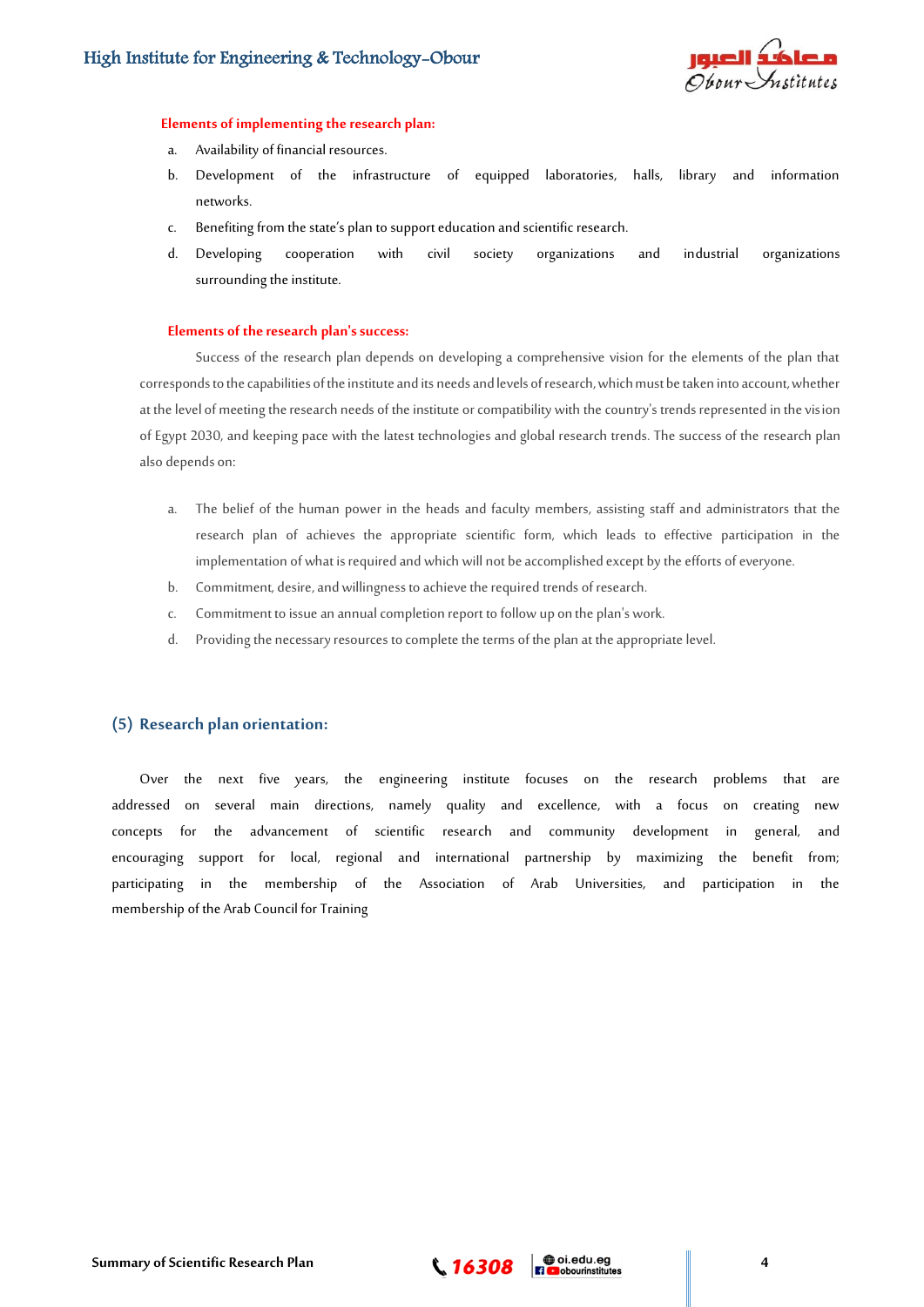# High Institute for Engineering & Technology-Obour



## **(6) Research plan axes:**

In light of the general orientation of the research plan, the scientific departments have defined their research axes as follows:

| Scientific Dept.                                              | <b>Research Plan Axes</b>                                                                                                                                                                                                                                                                                                                                                                                                                                                                                                                                                                                                                                                                                           | Resources available                                                                                                                                                                                                           |
|---------------------------------------------------------------|---------------------------------------------------------------------------------------------------------------------------------------------------------------------------------------------------------------------------------------------------------------------------------------------------------------------------------------------------------------------------------------------------------------------------------------------------------------------------------------------------------------------------------------------------------------------------------------------------------------------------------------------------------------------------------------------------------------------|-------------------------------------------------------------------------------------------------------------------------------------------------------------------------------------------------------------------------------|
| Electrical<br>Engineering<br>(Electronics &<br>Communication) | Meet the sustainable development requirements of energy.<br>1.<br>Maximizing the utilization of local energy resources<br>2.<br>(traditional and renewable).<br>Development and modernization of solar energy generation<br>3.<br>control systems.<br>Building a system to generate unconventional power for<br>4.<br>laboratory applications.<br>Design and implementation of a multi-source power<br>5.<br>generation system.<br>The field of satellites, spacecraft and terrestrial vehicles.<br>6.<br>Cryptography systems (information security in<br>7.<br>communication networks)                                                                                                                            | Solar Energy Lab available at the<br>engineering institute.<br>The National Authority for Remote<br>Sensing.<br>Professional and research<br>experiences of faculty members                                                   |
| Architectural<br>Engineering                                  | 1- Planning and developing new cities to accommodate the rapid<br>population increase without slums.<br>2- The replacement and development of slums.<br>3- Establishing a training center.<br>4- Monitoring the area's resources and building systems.<br>5- Study of urban development.<br>6-Local community development.<br>7- Improving housing efficiency.                                                                                                                                                                                                                                                                                                                                                      | Environmental measurements<br>laboratory available at the institute.<br>Cooperation with the National<br>٠<br>Center for Housing and<br>Construction Research.<br>Professional and research<br>experiences of faculty members |
| Civil<br>Engineering                                          | 1- Managing water resources to achieve sustainable<br>development (surface water - groundwater - rain harvesting -<br>water quality - insurance against flood risks)<br>2- Strengthening and consolidating the structural elements using<br>new technologies.<br>3- Developing survey applications in order to improve the<br>accuracy of the different survey devices.<br>4- Development of structural engineering to reach the highest<br>levels of the international classification.<br>5- Recycling construction waste to benefit from it and preserve<br>the environment.<br>6- Using environmentally friendly and low-cost alternatives to<br>cement.<br>7- Using modern technology in the concrete industry. | Cooperation with the National<br>Water Research Center.<br>Cooperation with the National<br>Center for Housing and<br>Construction Research.<br>Professional and research<br>$\bullet$<br>experiences of faculty members      |
| Basic<br>Engineering<br><b>Sciences</b>                       | 1- Stopping the deterioration of the environment and<br>maintaining its balance.<br>2- Moving to more sustainable consumption and production<br>patterns.                                                                                                                                                                                                                                                                                                                                                                                                                                                                                                                                                           | Professional and research experiences of<br>faculty members                                                                                                                                                                   |